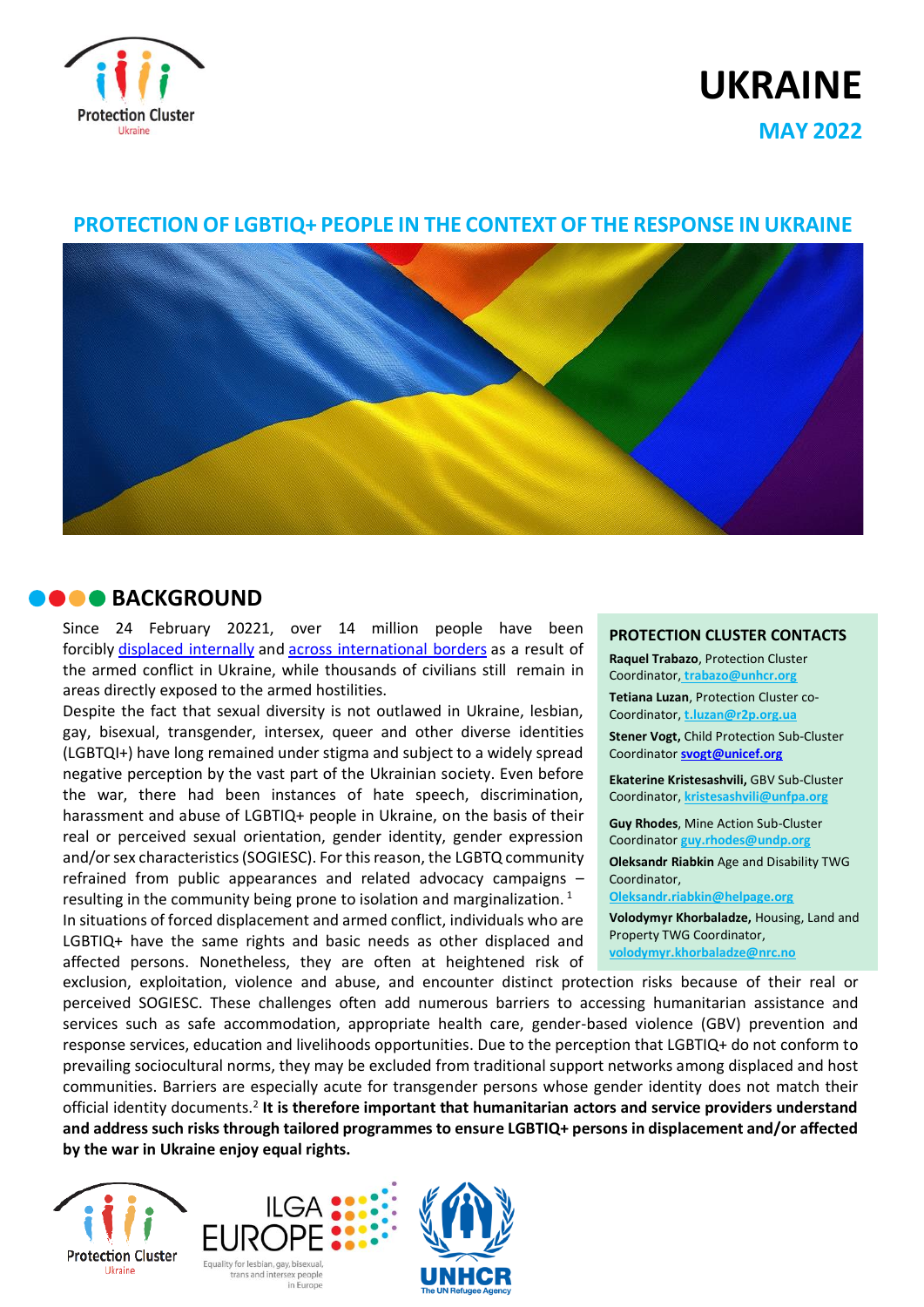## **KEY PROTECTION CONCERNS FOR LGBTIQ+ PEOPLE IN UKRAINE**

- **Safety (Physical and Mental)** LGBTIQ+ and gender-diverse people are vulnerable to acts of stigmatization, harassment and violence from both armed combatants and civilians in the context of the armed conflict[.](https://www.ohchr.org/en/press-releases/2022/03/ukraine-protection-lgbti-and-gender-diverse-refugees-remains-critical-un)<sup>3</sup> Since the war started, there have been reports of cases of attacks against LGBTIQ+ activists, human rights defenders and shelters in Ukraine[.](https://www.ilga-europe.org/sites/default/files/20220309_BN_Ukraine_LGBTI_people_and_mass_displacement_ILGA_Europe.pdf)<sup>4</sup> Moreover, the LGBTIQ+ population in Ukraine has experienced heightened levels of fear and anxiety about the exposure to violence and trauma – which in the case of LGBTIQ+ people experiencing the same it is noted the need to provide non-discriminatory and safe access to psychosocial support[.](https://www.unwomen.org/sites/default/files/2022-03/RGA%20Ukraine-SDR%20Full%20Report_0.pdf)<sup>5</sup>
- **Access to accommodation:** In cases where relatives moved in together and have to share a small space as a result of relocation, tensions and conflict increase due to lack of understanding or acceptance of the sexual orientation and gender identity of LGBTIQ+ persons.<sup>[6](https://www.unwomen.org/sites/default/files/2022-03/RGA%20Ukraine-SDR%20Full%20Report_0.pdf)</sup> Where reception and collective centers are gender segregated, LGBTIQ+ may face

*Wars and armed conflicts in other parts of the world confirm that cases of persecution, threats, sexual violence and 'corrective rape' against lesbian, gay, bisexual, transgender, queer, intersex and asexual (LGBTQIA+) persons increase during violent escalations. Thus, the protection and safety of people with different sexual orientations and gender identities, as well as an appropriate response to such cases of discrimination and violence, is necessary in this context. It is important to recognize intersecting vulnerabilities in Ukrainian society where LGBTQIA+ people among the Roma minority, for example, might be at particular risk.*

**UN Women and CARE International[, Rapid Gender Analysis](https://www.unwomen.org/sites/default/files/2022-03/RGA%20Ukraine-SDR%20Full%20Report_0.pdf)  [of Ukraine,](https://www.unwomen.org/sites/default/files/2022-03/RGA%20Ukraine-SDR%20Full%20Report_0.pdf) 4 May 2022.**

barriers to choose the housing option that they believe is safest for them. Transgender people may also experience challenges to access shelters and services based on their self-identified gender identity if their documents do not match. Intersex people also might face challenges in accessing gender segregated shelters due to their sex characteristics. The need exists to arrange safe shelters for LGBTIQ+ people who arrive to safer areas of Ukraine and transit cities.[7](https://qua.community/news/ukrainian-human-rights-organization-fulcrum-organized-shelters-in-lviv-for-lgbtq/)

- **Inaccurately documented gender identity** Many transgender people and some intersex people in Ukraine do not have identification documents with gender markers accurately matching their gender identity. In the context of the war, it is particularly problematic for transgender and intersex women who are still often marked as having male gender. They have been therefore refused to pass internal checkpoints or to exit Ukraine, since following their identity documents, they fall under the martial law and military mobilization of men between 1[8](https://www.ilga-europe.org/sites/default/files/20220309_BN_Ukraine_LGBTI_people_and_mass_displacement_ILGA_Europe.pdf)-60.<sup>8</sup>
- **Gender-based Violence (GBV) –** LGBTIQ+ persons often experience different forms of GBV, including human trafficking, and the risk is likely exacerbated by the context of armed conflict and before, during, and after forced displacement. In particular, it is worth noting that in the context of emergencies there may be particular challenges for LGBTI individuals in accessing protection from police or security personnel due to discrimination.<sup>1</sup>
- **Access to Healthcare**  LGBTI individuals have reported discrimination in health care institutions and breaches of patient confidentiality - regarding both sexual orientation and, where applicable, HIV status. In the context of the war[,](https://www.ilga-europe.org/sites/default/files/20220309_BN_Ukraine_LGBTI_people_and_mass_displacement_ILGA_Europe.pdf) LGBTIQ+ encounter limited supply of HIV medication<sup>9</sup>, unavailability of hormone therapy treatments for transgender and intersex persons, as well as limited access to sexual health services due to the prejudices of medical staff.<sup>[10](https://qua.community/news/ukrainian-human-rights-organization-fulcrum-organized-shelters-in-lviv-for-lgbtq/)</sup> HIV positive LGBTI individuals may face additional stigmatization, or even denial of treatment. Despite the efforts of LGBTIQ+ organizations to facilitate access to hormone therapy through assistance from neighboring countries, the process is complex, expensive and unpredictable.<sup>[11](https://www.ilga-europe.org/sites/default/files/20220308_BN_medications_needed_by_trans_and_intersex_people_ILGA_Europe_FINAL.pdf)</sup>
- **Access to Livelihoods** LGBTIQ+ people face narrowing livelihood opportunities and financial difficulties on their way to relocate to safe areas.<sup>[12](https://www.ilga-europe.org/sites/default/files/20220309_BN_Ukraine_LGBTI_people_and_mass_displacement_ILGA_Europe.pdf)</sup> LGBTIQ+ IDPs may experience double discrimination due to their IDP status as well as sexual orientation. They may be fired from work once their sexual orientation or gender identity is revealed.



<sup>&</sup>lt;sup>1</sup> "Integrating LGBTI inclusive Gender Based Violence risk prevention, reduction and mitigation in the context of war in Ukraine", ILGA, May 2022.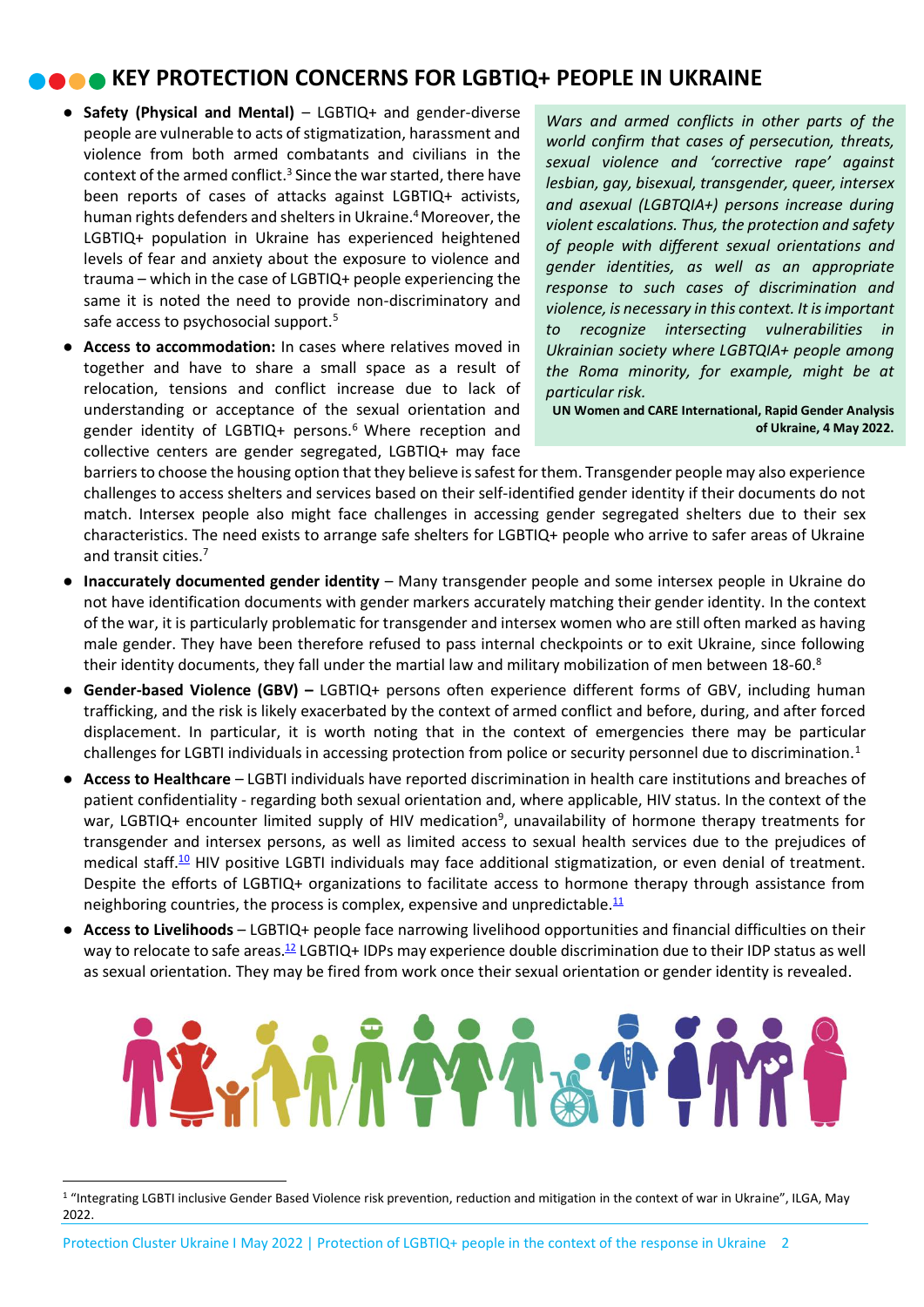## **RECOMMENDATIONS**

### *Ensure inclusive programming, advocacy and responses*

- **Collect data** that is disaggregated by sex, gender, age and disability, as well as data relating to specific protection needs, risks and barriers LGBTIQ+ persons face, to ensure that specific vulnerability factors and risks are considered in further GBV risk prevention and mitigation cycle. Develop databases, forms and other tools that are inclusive to all the diversities and ensure that data is collected in a confidential and sensitive manner.
- **Map presence and reach out to LGBTIQ+ organizations** and community-based groups to learn about their work, priorities and their specialized services; as well as to sensitize them to the particularities of protection of IDPs.
- **Establish specific LGBTIQ+ reception and registration measures** for safe identification and support, such as gender-neutral options on registration forms, special hours and days for LGBTIQ+ to register or mobile registration. Make sure that persons not wishing to self-identify are not forced to do so, especially in situations where they may be at risk.
- **Encourage the active participation of LGBTIQ+ individuals in programmes** and activities at individual or collective level in a manner that preserves their safety; avoid creating programmes that exacerbate their isolation.
- **Ensure specialized LGBTIQ+ shelters and centers are linked to the humanitarian system** and actors aiming at enhancing support to LGBTIQ+ persons and their participation in the distribution of humanitarian aid and of medication to other LGBTIQ+ communities.
- **Include staff from different genders and backgrounds**. Use LGBTIQ+ friendly visibility materials (e.g. through the display of a rainbow flag, naming LGBTIQ+ people among those you are supporting in leaflets, and making referral pathways to local LGBTIQ+ organisations visible).
- **Address barriers to safe and equal access for LGBTIQ+ persons to social services and programmes**, livelihoods opportunities, capacity building and empowerment, and education services, among others.
- **Resource mobilization** should include funding opportunities for LGBTI led organizations as they are often first point of contact for many GBV survivors from LGBTI community.
- **Raise awareness** of the situation of LGBTIQ+ affected by the war in Ukraine, including risks, gaps, needs, opportunities and capacities in order to promote full access to their rights and services and integral protection.
- **Advocate for equitable and non-discriminatory provision of services to LGBTI individuals by humanitarian actors, civil society organizations, Government and law enforcement agencies**. Because transgender IDPs may face additional difficulties accessing services due to discrepancies between their appearance and identity documents, humanitarian actors should include this issue in their trainings for state service providers, and advocate for the re-issuing of documents for transgender IDPs.

#### *Create Safe Spaces*

- **Ensure that staff providing assistance to IDPs and the conflictaffected population are sensitive to the concerns of LGBTI people,** including training to identify protection risks, respectful use of terminology and communication and to assure that confidentiality will be respected. Staff providing distributions of humanitarian assistance need to be aware that sometimes documents of transgender and intersex persons may not match their appearance. Organizations should take all necessary steps to prevent LGBTI discrimination by their staff;
- **Respect individual preferences and privacy.** Because of the stigma involved, people may be unwilling or unable to identify as LGBTI, but may still face persecution due to their appearance, conduct, or relationships. Others may not be open about their identity, especially with new people. This is particularly true for LGBTI IDPs, who may have been afraid of being open even with family and friends. Organizations should respect individuals' preferences and not make assumptions about their identity or impose labels.

#### **GOOD PRACTICES IN UKRAINE**

*During the war, founders of LGBTI+ shelters in Lviv host both those who do and do not belong to the LGBTI community. Residents are immediately informed that they can meet transgender people in the shelters. "This is great because ... we have retained our educational function. Ordinary Ukrainians have the opportunity to spend the night with LGBT people in the same room, cook with them and get a positive experience from such coexistence."*

Tymur Levchuk Cofounder of Fulcrum – the organization which [opened LGBTI friendly shelters in Lviv](https://qua.community/news/ukrainian-human-rights-organization-fulcrum-organized-shelters-in-lviv-for-lgbtq/)